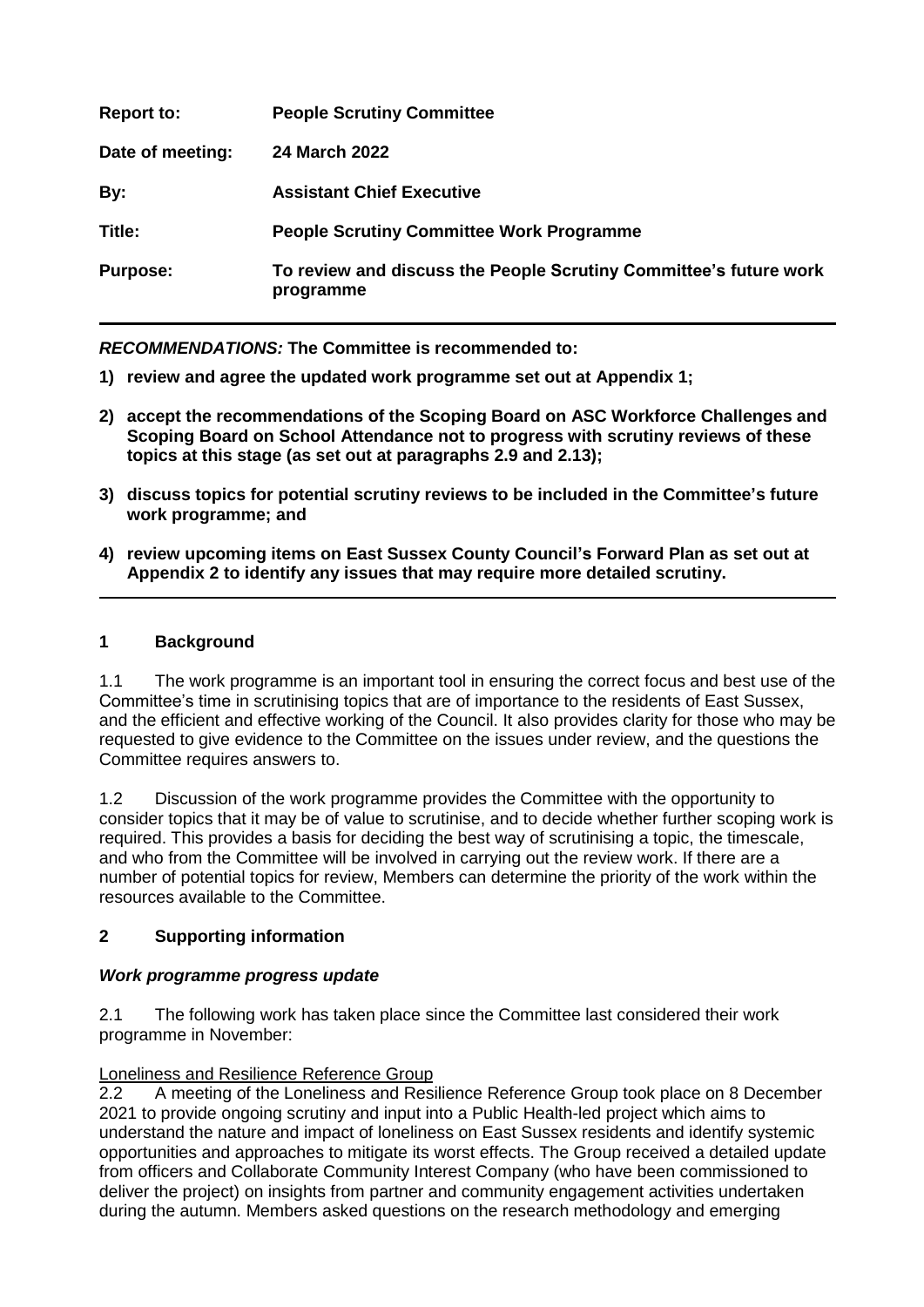findings, provided additional insights on the drivers of loneliness in their divisions and asked for further information on the role of Village Agents in East Sussex. The Group heard that the next step of the project was to synthesise the insights from the engagement activities into recommendations and a further meeting has been arranged for 21 March 2022 to consider an insights report and emerging recommendations for the project. Next steps and the need/timeline for further meetings of the reference group will be determined then.

## Presentation on Domestic Abuse and Violence Against Women and Girls

2.3 A briefing presentation on ESCC's work to tackle Domestic Abuse (DA) and Violence Against Women and Girls (VAWG) was held on 10 December 2021. The presentation included a briefing on the draft pan-Sussex Strategy on Domestic Violence Accommodation and Support. The Committee welcomed the draft Strategy, particularly plans to ensure sanctuary schemes were available across the county and plans to increase support for children, particularly boys and young men. A note of comments from the meeting was submitted to the Department and taken into account in development of the final Strategy which was reported to the Lead Member for Adult Social Care and Health (ASCH) in January 2022.

2.4 The briefing presentation also covered ESCC's work to tackle VAWG and the Children's Services Department (CSD)'s work to support children in families with domestic abuse. The Committee asked questions on various aspects of the work outlined, welcomed the work taking place and requested that updates on work to implement the new DA Strategy and tackle VAWG be included in the next Annual Review of Safer Communities report to the Committee. The Committee also requested that any learning for ESCC from the national review into the death of Arthur Labinjo-Hughes was shared with the Committee as part of the annual update on learning from case reviews provided in the East Sussex Safeguarding Children Partnership Annual Report update. These requests have been captured on the Committee's updated work programme.

# RPPR Board 2021

2.5 The Committee held its RPPR Board on 13 December 2021. A summary of the Board's comments to Cabinet are included elsewhere on this meeting's agenda.

# Scoping Board on Adult Social Care (ASC) Workforce Challenges

2.6 The Committee agreed at its November 2021 meeting to proceed with scoping two topics for potential scrutiny review in the new year.

2.7 A scoping board for a potential review of Adult Social Care Workforce Challenges was held on 9 March 2022. The Board was formed of Cllrs Chris Dowling (substituting for Cllr Geary), Ungar (Chair) and Webb. The Board heard that challenges facing the ASC workforce locally, in recruitment, retention and workforce development and planning are significant, but not specific to East Sussex; and while these challenges existed before the coronavirus pandemic, they had also been compounded by it. The Board were updated on the wide range of activities the ASCH Department is undertaking in response, including recent recruitment of new staff to support the work; the activities planned to get underway in the coming months; and how these build on the recommendations of the Committee's previous review of the Adult Social Care Workforce in 2019.

2.8 The Board discussed the work outlined and asked a number of questions including on: progress to deliver a bespoke website for social care vacancies (as recommended in the previous ASC workforce scrutiny review), work to address gender imbalance in the workforce, the impact of the Kickstarter programme, the latest vacancy rate for care roles and potential barriers to progression. The Board also requested further detail on a number of areas of work planned and made suggestions for how some areas could be expanded, which the Department welcomed and committed to look into.

2.9 The Board welcomed the update and concluded that as the Department was just starting, or about to progress, a wide range of work in response to the challenges outlined, the Board would recommend to the Committee that it was not an appropriate time to commence a scrutiny review of this area. The Board instead requested that the Department provide a progress report to the Committee in nine months setting out what has been delivered in that time and the impact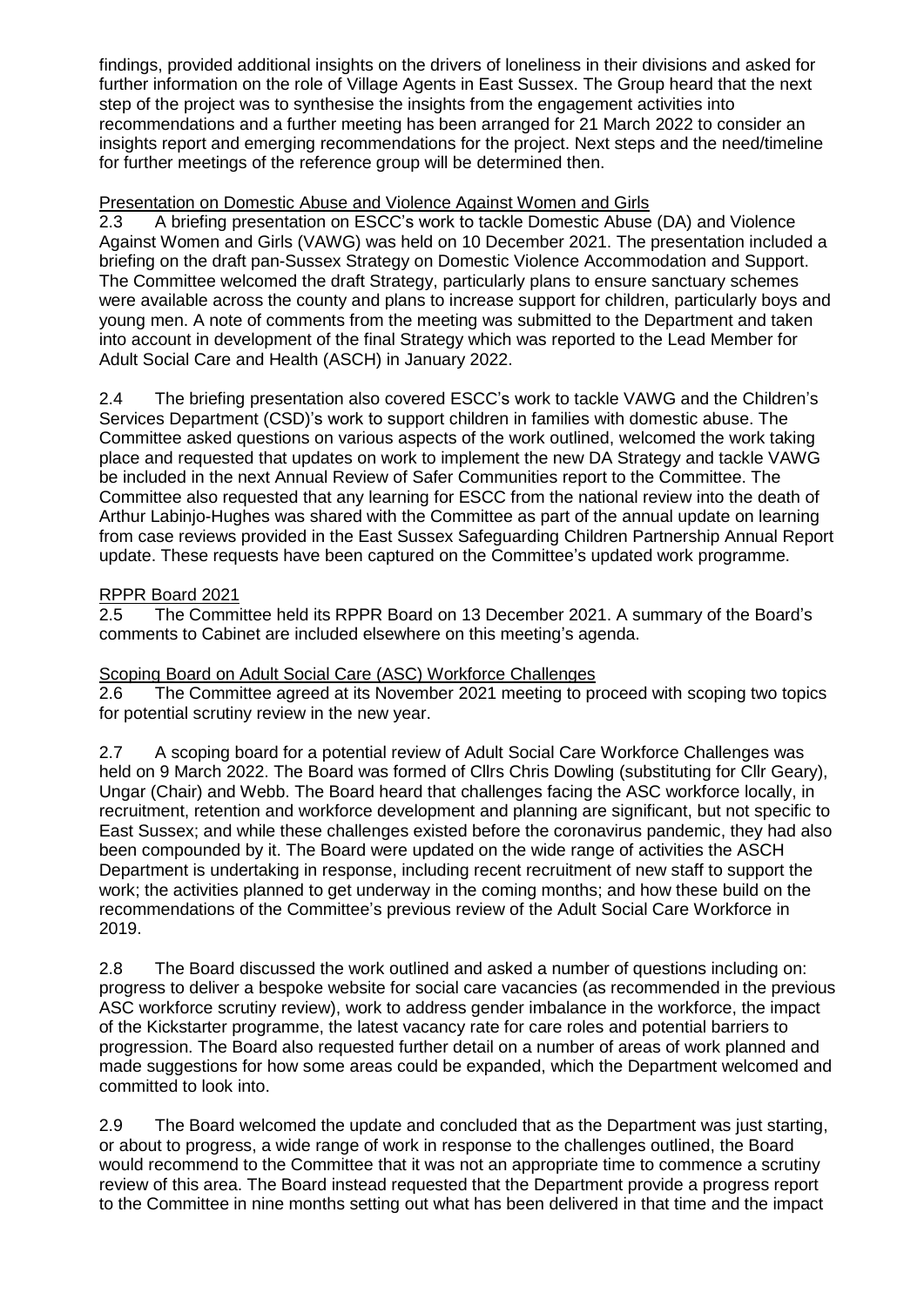it is having. The need for further scrutiny of this area could be considered by the Committee at that point. The progress report has been scheduled for the 17 November 2022 People Scrutiny Committee meeting on the attached updated work programme.

2.10 In the meantime, the Board requested that the Department re-visit the recommendation of the previous scrutiny review that '*All councillors, via their connections with local groups and organisations… help raise awareness of the role of the Personal Assistant and the related advice and support available from the Support with Confidence team*' as the Board felt the pandemic had prevented this recommendation from being fully delivered. The Department committed to look at how it could provide councillors with further information and materials to fully deliver this action. The minutes of the scoping board will be circulated to the Committee once they are finalised.

# Scoping Board on School Attendance<br>2.11 A scoping board for a potential

A scoping board for a potential review of School Attendance was held on 10 March 2022. The Board was formed of Cllrs Adeniji, di Cara, Field, Howell (Chair) and Nicola Boulter (Parent Governor Representative). The Board heard that issues with overall and persistent school absence rates had been a challenge in East Sussex for some time. Despite effective joint working and improvements in targeted schools, this had not yet led to consistent improvement across the county. As was the case nationally, the situation had been compounded by COVID, with COVIDrelated illness and parent/carer and pupil anxiety related to COVID currently seen as the most common reasons for school absences in East Sussex; and pupils with historic persistent absence having been further impacted by changing expectations on attendance and uncertainty during the pandemic. The Board also heard about the offer the ESCC Education Support, Behaviour and Attendance Service provide to schools to improve school attendance; specific projects undertaken to improve attendance; and work CSD undertakes with strategic partners to secure full attendance of children and young people.

2.12 The Board discussed the latest situation and the work of the Department to improve school attendance rates in East Sussex. The Board asked questions and sought assurance on: whether ESCC has oversight of the education status of all children in East Sussex, including child refugees; how fees and sanctions are used to improve attendance; the reasons children with Special Education Needs and Disabilities are more likely to have higher school absence rates; what work takes place to address the underlying causes of school absence; whether there were interventions that had not been taken but needed to be; the role of messaging to parents/carers in improving attendance; how the picture of school attendance is linked to school exclusions; and how much issues with absence rates in special schools were historic or influenced by COVID.

2.13 The Board concluded that while there are clear challenges with school attendance rates in East Sussex that merit further consideration by People Scrutiny, as so much of the current situation regarding school absence rates is related to the ongoing impact of, and disruption from, the coronavirus pandemic, it was too early for the Committee to undertake a scrutiny review of school attendance. The Board concluded it would recommend to the Committee that the review should commence in Spring 2023 when we expect to have a clearer sense of the long-term impact of COVID on school absences. This timeframe has been reflected on the attached updated work programme, and it is proposed that a further short scoping meeting take place in early 2023 to establish the terms of reference for this review. In the meantime, the Board requested that an update on school attendance rates is provided to the Committee before next spring and this has been scheduled for 17 November 2022 Committee to be considered as part of the work programme report to assist with work programming of this planned review. The minutes of the scoping board will be circulated to the Committee once they are finalised.

# *Future work*

2.14 The scrutiny review of school exclusions remains on the work programme and is proposed to progress in early autumn with a further short scoping meeting to consider an update from the Department on work that has been undertaken with ISOS consultancy in this area and any amendments required to the existing Terms of Reference before proceeding.